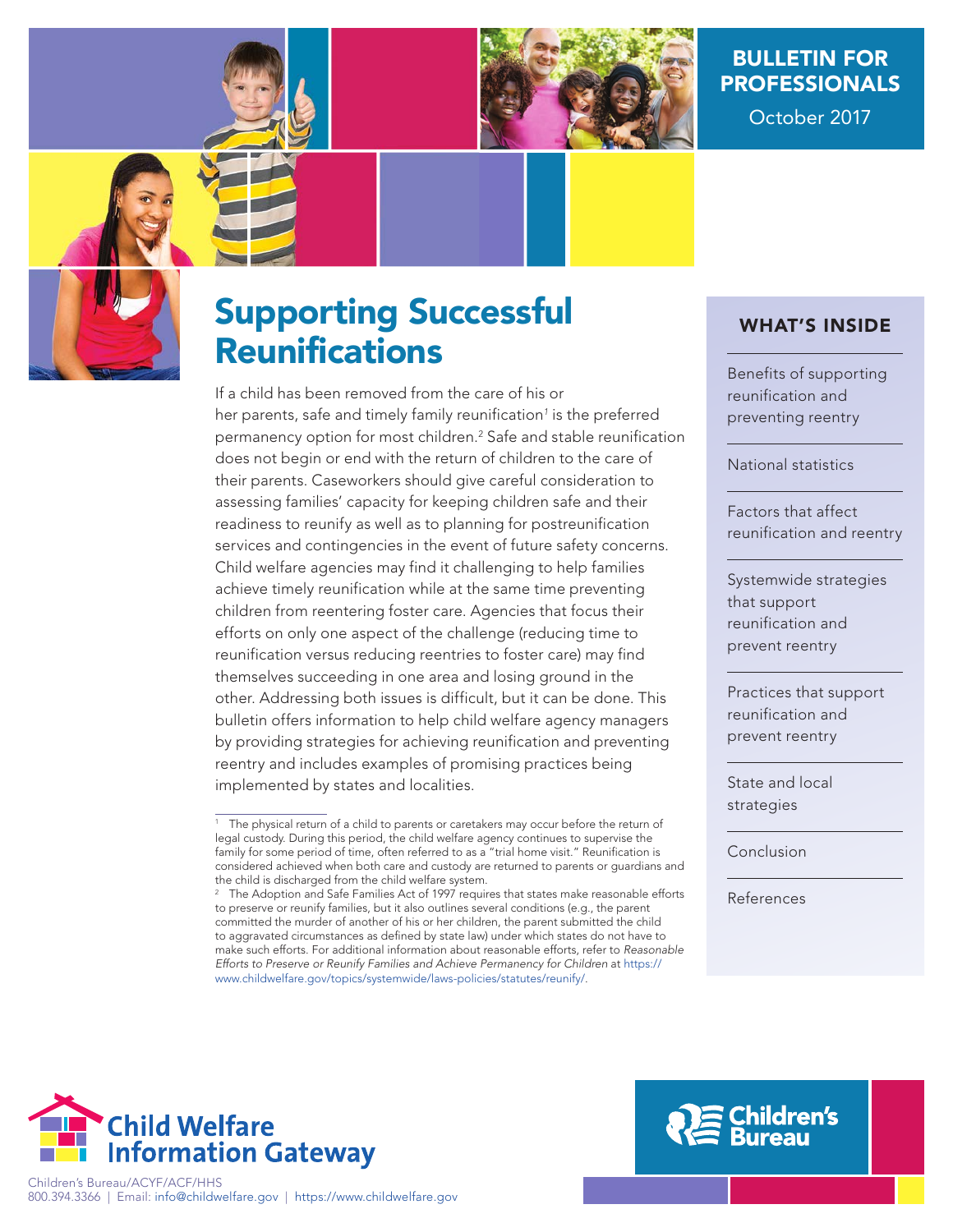## Benefits of Supporting Reunification and Preventing Reentry

Achieving timely reunification while preventing reentry into foster care has benefits at multiple levels. Children do best when raised in a stable family setting, which can support positive effects on their cognitive, behavioral, and health outcomes (Craigie, Brooks-Gunn, & Waldfogel, 2010). When fewer children reenter foster care, it indicates that families have made adjustments that improve family functioning and keep children safe in the long term. Additionally, state and local agencies can realize cost benefits by safely reducing the number of children in out-of-home care. In 2014, federal, state, and local government agencies spent \$13.5 billion for out-of-home care, which accounts for nearly half of all of their child welfare expenditures (Annie E. Casey Foundation, Casey Family Programs, & Child Trends, 2016). By increasing the rate of successful reunifications, states and localities can reinvest funds otherwise targeted for out-of-home care to other areas of the child welfare system, such as prevention or in-home services.

## National Statistics

The Children's Bureau within the Administration for Children and Families (ACF) of the U.S. Department of Health and Human Services (HHS) collects state and national data on reunification and reentry. Based on data from the Adoption and Foster Care Analysis and Reporting System, reunification is the most common goal for children in out-of-home care (55 percent in 2015) as well as the most common outcome for children leaving care (51 percent in 2015) (HHS, ACF, Children's Bureau, 2016). According to Child Welfare Outcomes 2010–2014: Report to Congress, the national median percentage of children achieving reunification in 2014 within 12 months of entry into care was 69.2 percent, and 7.5 percent of all children who entered care in 2014 were reentering within 12 months of a prior foster care episode (HHS, ACF, Children's Bureau, 2017). For additional details, including comparisons over time and state-specific data, refer to chapter 4 of the report at [https://www.acf.hhs.gov/sites/default/files/cb/](https://www.acf.hhs.gov/sites/default/files/cb/cwo10_14.pdf#page=49) [cwo10\\_14.pdf#page=49.](https://www.acf.hhs.gov/sites/default/files/cb/cwo10_14.pdf#page=49) To view additional statistics from the Children's Bureau, visit [https://www.acf.hhs.gov/cb/](https://www.acf.hhs.gov/cb/research-data-technology/statistics-research) [research-data-technology/statistics-research.](https://www.acf.hhs.gov/cb/research-data-technology/statistics-research)

The Children's Bureau reviews state performance in the areas of reunification and reentry through the Child and Family Services Reviews (CFSRs). Item 8 of the CFSR measures whether a state "has achieved the permanency goals of reunification, guardianship, or permanent placement with relatives in a timely manner or, if the goals had not been achieved, whether the agency had made, or was in the process of making, diligent efforts to achieve the goal" (HHS, ACF, Children's Bureau, 2011). In the second round of the CFSRs, only three states (5.8 percent) had this item rated as a strength (HHS, ACF, Children's Bureau, 2011).<sup>3</sup> For a state to receive a strength rating, 90 percent of all reviewed cases must be rated as a strength. CFSR item 5 measures whether a child's entry into foster care during the period of review occurred within 12 months of exit from a previous foster care episode. In the second round, 40 states (76.9 percent) had this item rated as a strength (HHS, ACF, Children's Bureau, 2011). For additional details, refer to Federal Child and Family Services Reviews Aggregate Report: Round 2: Fiscal Years 2007–2010 at [https://www.acf.hhs.gov/sites/default/files/cb/](https://www.acf.hhs.gov/sites/default/files/cb/fcfsr_report.pdf) [fcfsr\\_report.pdf](https://www.acf.hhs.gov/sites/default/files/cb/fcfsr_report.pdf).

## Factors That Affect Reunification and Reentry

Many factors influence the likelihood of whether children will reunify with their families or remain in their care after reunification. Although some studies have contradictory findings, research has shown that certain child, family, and case characteristics can affect child outcomes. When the following factors are present, children in care are less likely to reunify with their families (Akin, 2011; Carnochan, Lee, & Austin, 2013):

- Being placed in kinship care
- **Spending longer time in care or experiencing more** placements
- **Being African-American**
- Having health, mental health, or behavioral problems (child)
- **Coming from a single-parent family**
- Receiving an initial placement in a group home or emergency shelter

<sup>&</sup>lt;sup>3</sup> As of the writing of this bulletin, round 2 was the most recently completed round of the CFSRs. As of June 5, 2017, only 22 round 3 final reports were available.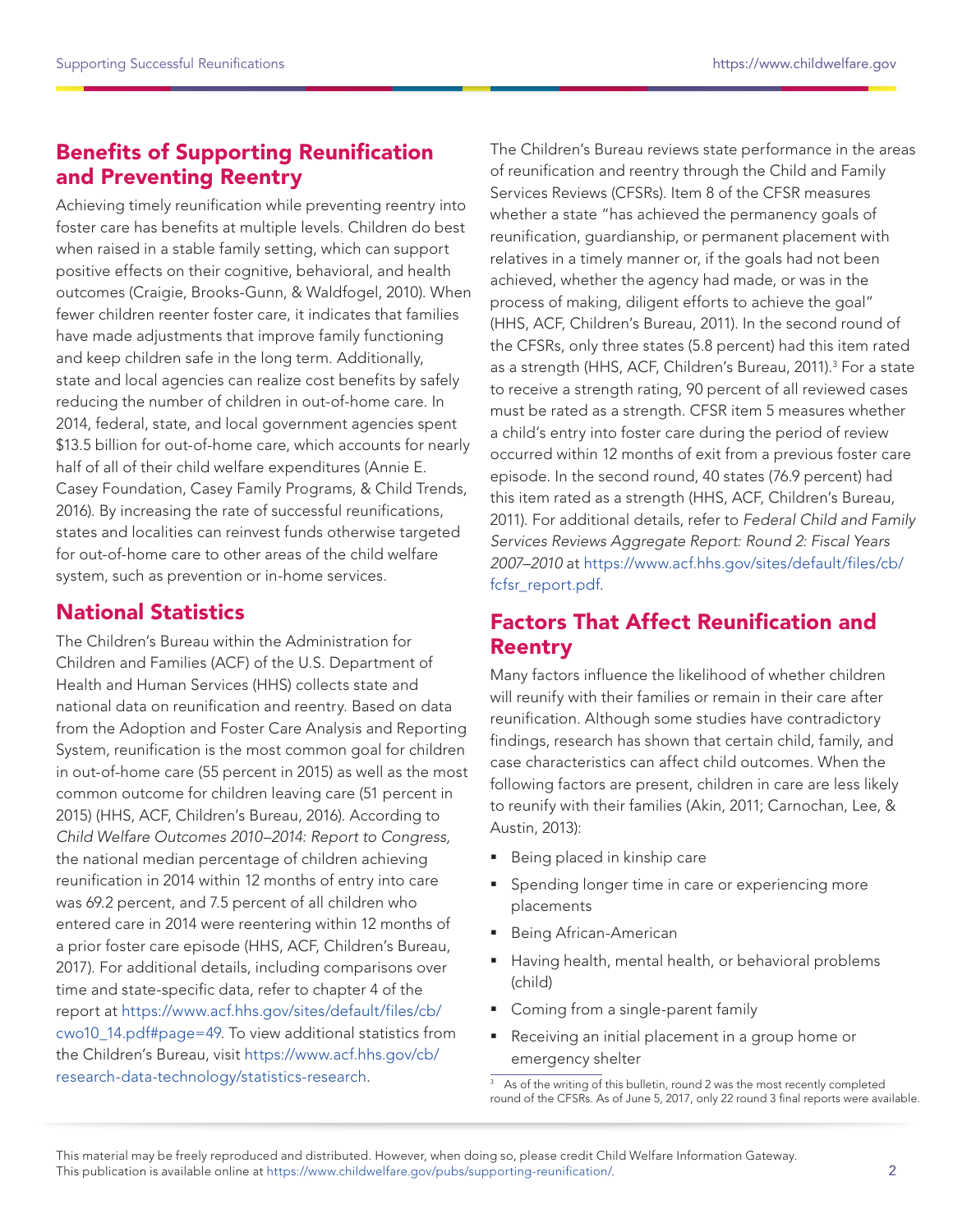When the following factors are present, children are more likely to reenter care after reunification (Shaw & Webster, 2011; Lee, Jonson-Reid, & Drake, 2012; Goering & Shaw, 2017):

- **Being African-American**
- Having health, mental health, or behavioral problems (child)
- Having a parent with mental health problems, low education, or substance use issues
- **Living in poverty**
- Having a shorter stay in care
- **Experiencing a higher number of placements**

Children may be less likely to reenter care if their families received in-home services during or after foster care, if they spent a longer time in care before reunifying, or if they had previously been placed with relatives (Shaw & Webster, 2011; Lee, Jonson-Reid, & Drake, 2012; Goering & Shaw, 2017). Service receipt, along with the support and case management associated with them, may help families adjust after reunification, and longer stays in care may provide families with more time to achieve their case goals. Relative care placements tend to be more stable and continue for a longer duration prior to reunification compared with nonrelative settings, both of which serve as supportive factors for the reunification.

#### Systemwide Strategies That Support Reunification and Prevent Reentry

Agencies can pave the way for timely, safe, and stable reunification by incorporating the following systemwide approaches:

- Collaborating with the courts in working toward timely, stable reunification
- Collaborating with related agencies, community providers and members, and families involved with child welfare
- **Implementing policies and standards that clearly** define expectations, identify requirements, and reinforce casework practices that support reunification and prevent reentry
- **Ensuring agency leaders support staff in achieving** safety and stability
- Maintaining manageable caseloads and workloads that allow caseworkers time to engage families
- Ensuring the availability and accessibility of diverse out-of-home and postreunification services that can respond to families' identified needs and conditions (see the following section for additional information)
- **Implementing data systems that monitor systemwide** and case-level data on timeliness of reunification and reentry into foster care
- Engaging external assistance in the form of training, consultation, and technical assistance from recognized experts

## Concurrent Planning

Concurrent planning is the practice of seeking multiple options for permanency at the same time rather than consecutively in order to reduce children's time without a permanent family. Often, this means that reunification is sought as the primary goal, but the caseworker will also simultaneously seek out other options, such as adoption or guardianship. Additional research on concurrent planning is still necessary to better determine its effects on outcomes, including reunification and reentry (Child Welfare Information Gateway, 2012). For additional information about concurrent planning, refer to Concurrent Planning: What the Evidence Shows at [https://www.](https://www.childwelfare.gov/pubs/issue-briefs/concurrent-evidence/) [childwelfare.gov/pubs/issue-briefs/concurrent](https://www.childwelfare.gov/pubs/issue-briefs/concurrent-evidence/)[evidence/](https://www.childwelfare.gov/pubs/issue-briefs/concurrent-evidence/) or the Child Welfare Information Gateway webpage on the topic at [https://www.childwelfare.](https://www.childwelfare.gov/topics/permanency/planning/concurrent/) [gov/topics/permanency/planning/concurrent/.](https://www.childwelfare.gov/topics/permanency/planning/concurrent/)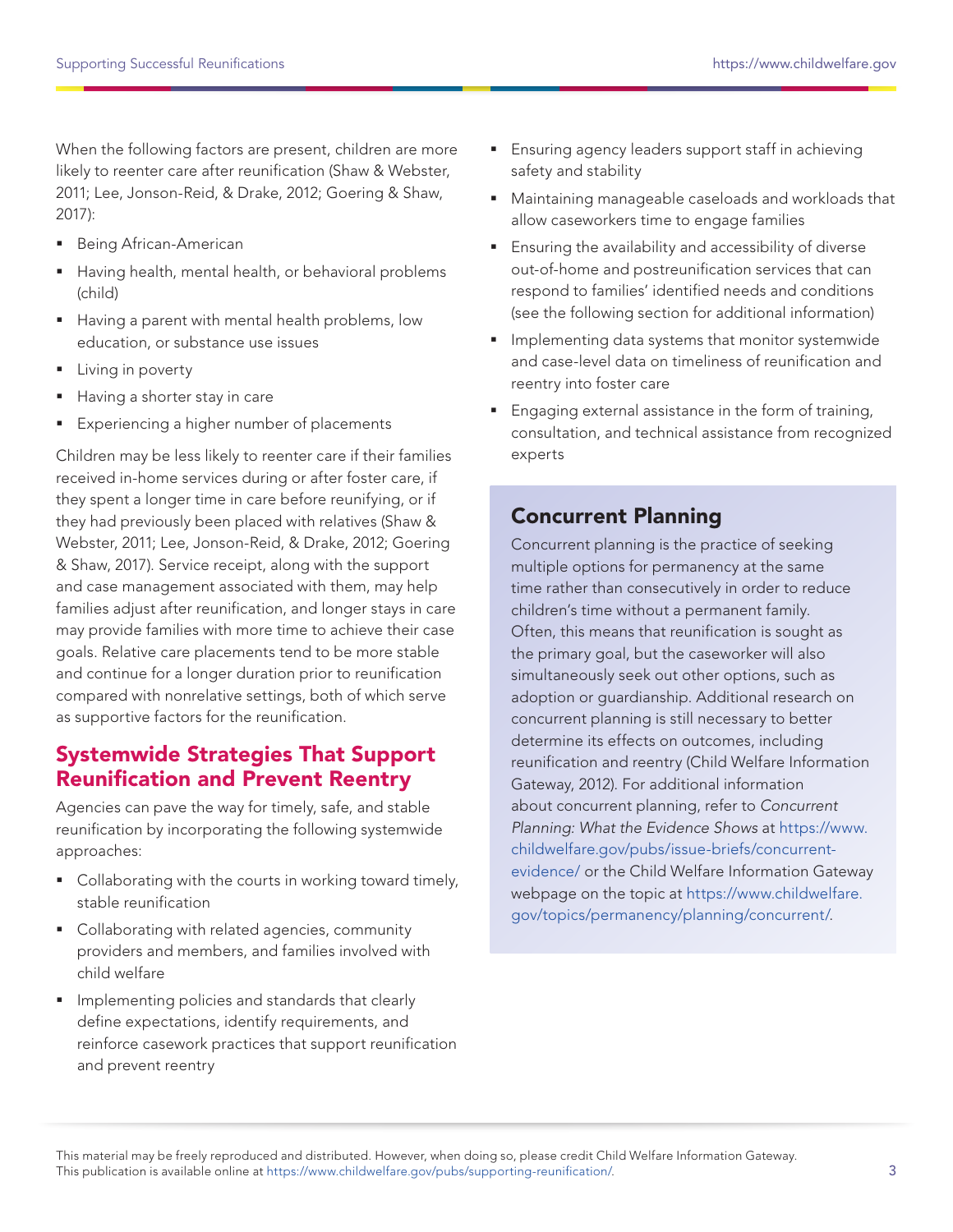## Practices That Support Reunification and Prevent Reentry

Efforts to promote successful reunification can begin as soon as the decision is made to place a child in out-ofhome care and continue throughout the out-of-home placement and any subsequent reunification. This section describes specific practices agencies can employ to support reunification and prevent reentry while children are in out-of-home care and after they have been returned to their families. The practices are organized into casework frameworks and practices, parent support systems, and legal system involvement. These categories are not mutually exclusive, and some practices may have implications in multiple areas. Information Gateway resources regarding these topics are found at the end of this section.

#### Casework Frameworks and Practices

The following are examples of frameworks and practices caseworkers can use in their work with families seeking reunification or who have been reunified with children formerly in out-of-home care.

- **Family group decision-making (FGDM)** is an umbrella term for various processes (e.g., family team meetings, team decision-making) in which families are brought together with agency personnel and other interested parties to be an active participant in identifying underlying issues and make decisions about and develop plans for the care of their children and for needed services. This helps avoid having the case plan be solely prescribed by others without the family's input and engagement. Engaging families in decisions about where children should be placed to ensure their safety while working toward reunification can help increase families' buy-in and follow through with the case plan. Among other positive outcomes, FGDM has been shown to increase rates of reunification and reduce reentry (Sheets et al., 2009).
- Intensive reunification services are short term, intensive, family centered, and are intended to reunite families whose children would otherwise likely remain in out-of-home care for more than 6 months (National

Family Preservation Network, 2003). In a study of families experiencing the removal of a child for the first time, those receiving intensive and standard services reunified at similar rates, but families receiving intensive services reunified more quickly, had fewer placement moves while in care, and had lower rates of rereferral for maltreatment (Pine, Spath, Werrbach, Jenson, & Kerman, 2009). Two examples of intensive reunification services models are those from the Institute for Family Development's Homebuilders program ([http://www.institutefamily.org/programs\\_](http://www.institutefamily.org/programs_IFPS.asp) [IFPS.asp](http://www.institutefamily.org/programs_IFPS.asp)) and the National Family Preservation Network [\(http://www.nfpn.org/reunification.html](http://www.nfpn.org/reunification.html)).

- **Solution-Based Casework [\(http://www.](http://www.solutionbasedcasework.com/)** [solutionbasedcasework.com/](http://www.solutionbasedcasework.com/)) provides a strengthsbased framework for caseworkers to partner with families to find solutions to difficult, everyday situations facing the family. Families receiving Solution-Based Casework services have been found to experience reduced recidivism rates compared with families receiving standard services (Antle, Barbee, Christensen, & Sullivan, 2009).
- **Comprehensive family assessments** have been linked to various positive outcomes for children and families, including increased reunification and reductions in maltreatment recurrence (Smithgall, DeCoursey, Yang, & Haseltine, 2012). Two standardized tools that show promise for improving reunification are the North Carolina Family Assessment Scales for Reunification (<http://www.nfpn.org/assessment-tools>) and the Structured Decision-Making Reunification Reassessment [\(http://www.nccdglobal.org/assessment/](http://www.nccdglobal.org/assessment/structured-decision-making-sdm-model) [structured-decision-making-sdm-model](http://www.nccdglobal.org/assessment/structured-decision-making-sdm-model)).
- **Postreunification services** can help support families who have been reunited. Both parents and children may require services to help prevent reentry. Prior to reunification, child welfare agencies can identify families' and children's expected needs after reunification and match them with appropriate services in the community. In at least one study, children in families receiving postreunification services were less likely to reenter care than children whose families did not receive those services (Lee, Jonson-Reid, & Drake, 2012).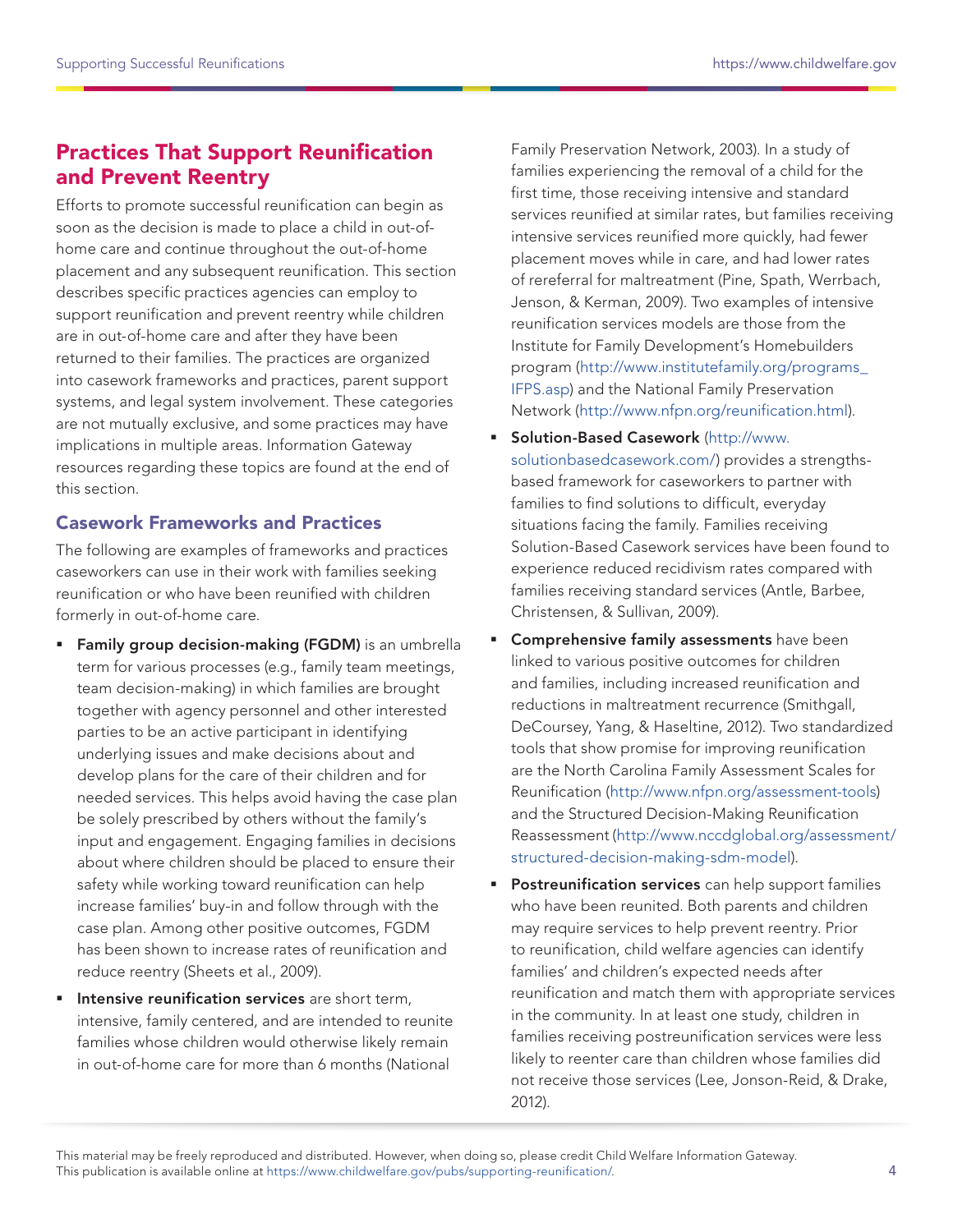- **Parent-child interaction therapy (PCIT)** is a promising technique to reduce the recurrence of maltreatment. The curriculum focuses on relationship enhancement as well as how parents discipline their children. The parent and child are treated together, and their interactions are observed by the therapist. Families involved with child welfare who receive PCIT are less likely to have future reports of maltreatment (Chaffin, Funderburk, Bard, Valle, & Gurwitch, 2011). Caseworkers can refer families to PCIT providers in their communities.
- Children's regular visits with parents and siblings. Frequent and regular parent-child visits help children, youth, and parents maintain continuity of their relationships, improve relationships, and help them prepare to reunite. Visits can provide parents with opportunities to learn and practice parenting skills as well as give caseworkers opportunities to observe and assess family progress. Children and youth who have regular visits with their families are more likely to reunify (Chambers, Brocato, Fatemi, & Rodriguez, 2016).

#### Parent Support Systems

Strengthening parents' support systems can be a key strategy for supporting reunification or avoiding reentry. Caseworkers can seek opportunities to incorporate additional supports, such as the following, into families' case plans:

**Foster parent-birth parent partnerships** show promise in increasing reunification (Casey Family Programs, 2011). When foster parents support or mentor birth parents, they can enhance the ability of birth parents to stay informed about their children's development while they are in out-of-home care, improve parenting skills, increase placement stability, and lead to more timely reunifications. Partnership strategies being employed in states include icebreaker meetings and visit coaching. For additional information about icebreaker meetings, refer to the Annie E. Casey Foundation's Icebreaker Meetings: A Tool for Building Relationships Between Birth and Foster Parents at <http://www.aecf.org/resources/icebreaker-meetings/>.

- **Education and training programs** for birth parents can enhance the parent-child relationship and teach both specific parenting and general problemsolving skills. They also can increase the likelihood of reunification (Franks et al., 2013). Even training for foster parents may be able to improve reunification rates. Children whose foster parents received the KEEP (Keeping Foster and Kin Parents Supported and Trained) training were more likely to be reunified than those whose foster parents did not receive the training (Chamberlain, Price, Reid, & Landsverk, 2008). This may be due to a reduction in children's behavior problems, which may make reunification more likely.
- **Parent mentor programs** utilize parents who were once involved with the child welfare system to assist currently involved parents. The mentors provide birth parents with support, advocacy, and help navigating the child welfare system. Research shows that these programs can increase reunification rates for participating families (Enano, Freisthler, Perez-Johnson, & Lovato-Hermann, 2017). Two-parent mentoring programs that have shown promise in bolstering reunification include Parent Partners (Berrick, Cohen, & Anthony, 2011) and Parents in Partnership (Enano et al., 2017).
- **The use of recovery coaches**, who assist parents in successfully completing substance use treatment, has been shown to help families reunify with their children (Ryan, Victor, Moore, Mowbray, & Perron, 2016). Recovery coaches support families by conducting assessments, developing service plans, advocating for parents, conducting home visits, and working in partnership with the child welfare caseworker.
- **Social support** can provide a safety net for parents before and after reunification. A strong support system can help families achieve reunification and maintain healthy family functioning (Lietz, Lacasse, & Cacciatore, 2011). Helping parents strengthen their support networks and building community partnerships for child protection provide informal and formal opportunities for families to deal with stresses that could lead to maltreatment.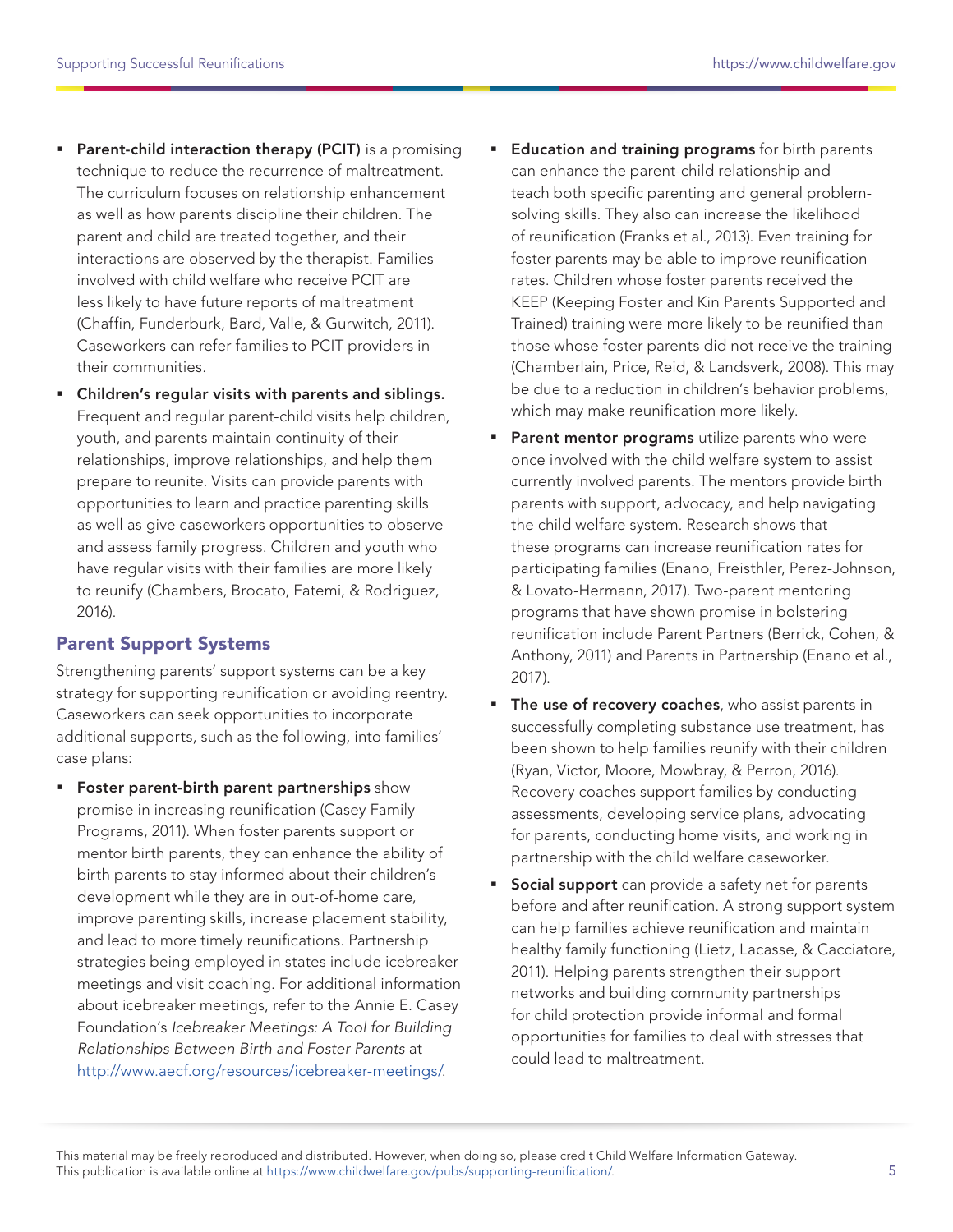## Services to Support Reunification

Families seeking to reunify often are experiencing multiple problems that need to be addressed prior to reunification. Families may be referred to voluntary services or be required by the courts to participate. Parents who fully use services are more likely to reunify than those who only partially participate or do not participate (D'Andrade & Nguyen, 2014). However, the likelihood of reunification may vary based on the types of services or supports families receive. For example, one study found that families receiving financial assistance or housing services were more likely to reunify than those who received other types of services (Cheng & Li, 2012).

Given that service receipt can affect reunification, it is important that agencies ensure families' needs are correctly identified and addressed. In one study, more than one-third of parents seeking to reunify were ordered to receive services targeting problems they were not identified as having (D'Andrade & Chambers, 2012). This can overburden parents already dealing with complex issues and diminish their ability to improve family functioning, which could lead to extended time in care for children.

It is also important that caseworkers accurately assess if families have improved functioning after service receipt. A parent's participation in a service does not necessarily mean that changes in behavior or circumstances will occur. In some cases, a caseworker may view parents who complete services as having a higher commitment to reunification or as being more compliant with the case plan, which could affect the caseworker's recommendation for reunification (D'Andrade & Nguyen, 2014). To address this, agencies can ensure caseworkers are trained on how to conduct accurate assessments of service needs and are aware of effective, evidence-based services and supports in the community.

Furthermore, service availability is a challenge for many families and agencies. During round 2 of the CFSRs, approximately half (51 percent) of states reported that services in the community were insufficient to meet the needs of families seeking to reunify (HHS, ACF, CB, 2011). Additionally, in a survey of state child welfare agencies, most states indicated that postpermanency services were more widely available for adoptive parents than for birth parents after reunification or legal guardians upon guardianship (ZERO TO THREE & Child Trends, 2013). The survey results also revealed that children who were adopted had greater access to services and supports than children who were reunified or received a guardianship placement. Child welfare agencies can work with community providers to ensure that appropriate services are available to children and families as well as build their own capacity to serve this population.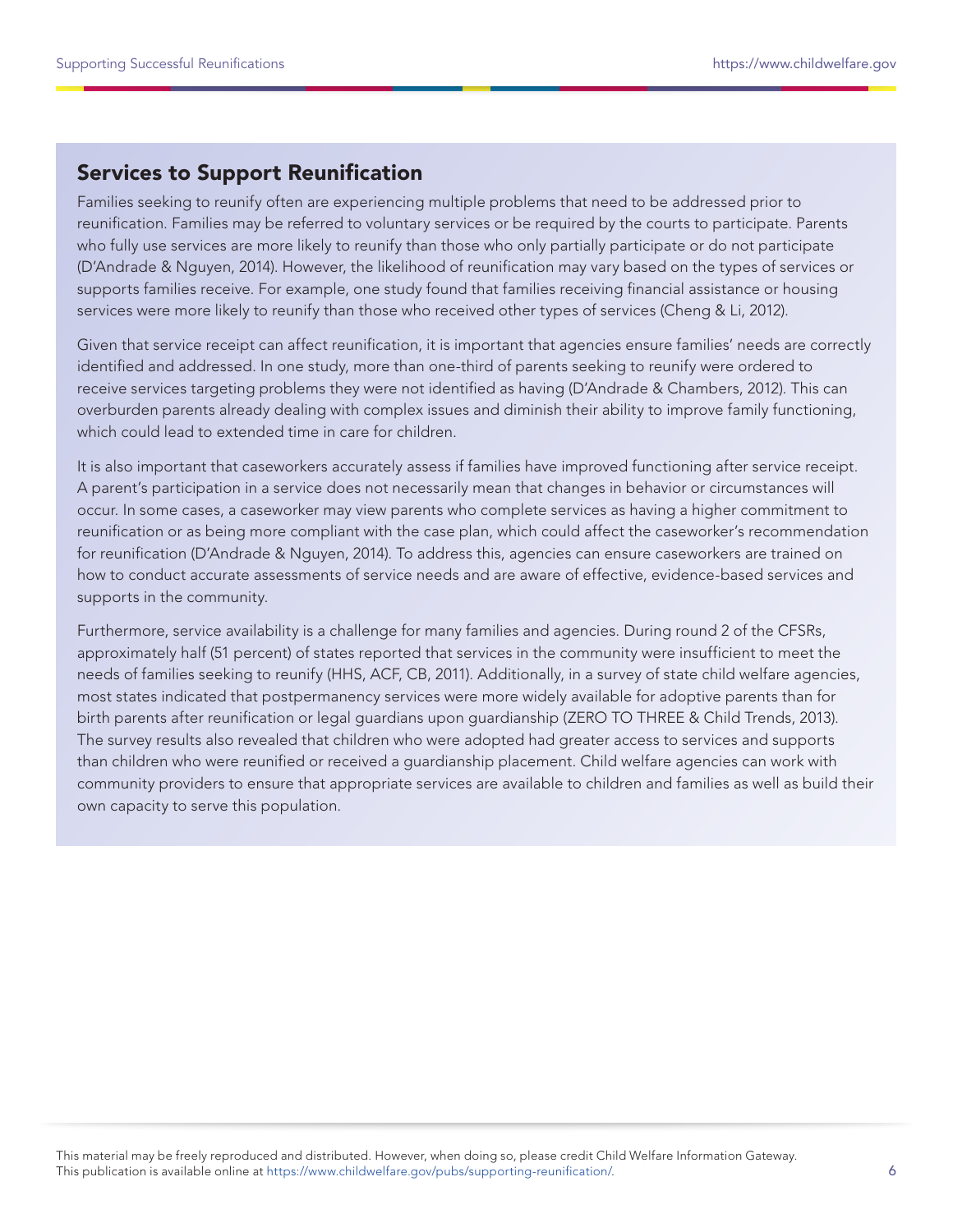#### Legal System Involvement

Families involved with the child welfare system frequently have contact with the juvenile and family court systems. These courts have great influence over the paths of child welfare cases, including whether children are reunified with their families or reenter care. The following practices can help improve reunification and reentry outcomes for families:

- **Family drug courts** are a voluntary alternative to the traditional dependency court system. These courts focus on families' substance use and child welfare issues and seek to improve treatment and reunification outcomes. Children whose families participate in family drug courts spend less time in foster care and are more likely to reunify with their families (Lloyd, 2015).
- **Competent legal representation for parents is** associated with the achievement of timely reunification (Courtney, Hook, & Orme, 2011). One promising approach to legal representation is Cornerstone Advocacy, which was developed by the Center for Family Representation ([http://www.cfrny.org/\)](http://www.cfrny.org/). This approach helps guide attorneys in advocating for their clients in four areas: visiting, placement arrangements, services, and family conferences and meetings. Families whose attorneys used the Cornerstone Advocacy approach reunited more frequently and had fewer instances of reentry than those whose attorneys did not (Thornton & Gwin, 2012). For more information about parent representation, visit the webpage for the American Bar Association's National Project to Improve Representation for Parents in the Child Welfare System at [https://www.americanbar.org/groups/child\\_law/](https://www.americanbar.org/groups/child_law/what_we_do/projects/parentrepresentation.html) what we do/projects/parentrepresentation.html.

#### Additional Resources

The following are Information Gateway resources that provide additional information about strategies and practices to support reunification and prevent reentry:

- Reunifying Families (includes visits, preventing reentry, assessments, and other topics): [https://www.](https://www.childwelfare.gov/topics/permanency/reunification/) [childwelfare.gov/topics/permanency/reunification/](https://www.childwelfare.gov/topics/permanency/reunification/)
- Family Group Decision-Making: [https://www.](https://www.childwelfare.gov/topics/famcentered/decisions/) [childwelfare.gov/topics/famcentered/decisions/](https://www.childwelfare.gov/topics/famcentered/decisions/)
	- **○** Using Family Group Decision-Making to Build Protective Factors for Children and Families [Children's Bureau-funded projects]: [https://www.childwelfare.gov/topics/management/](https://www.childwelfare.gov/topics/management/funding/funding-sources/federal-funding/cb-funding/cbreports/fgdm/) [funding/funding-sources/federal-funding/](https://www.childwelfare.gov/topics/management/funding/funding-sources/federal-funding/cb-funding/cbreports/fgdm/) [cb-funding/cbreports/fgdm/](https://www.childwelfare.gov/topics/management/funding/funding-sources/federal-funding/cb-funding/cbreports/fgdm/)
- Comprehensive Family Assessment: [https://www.](https://www.childwelfare.gov/topics/systemwide/assessment/family-assess/) [childwelfare.gov/topics/systemwide/assessment/](https://www.childwelfare.gov/topics/systemwide/assessment/family-assess/) [family-assess/](https://www.childwelfare.gov/topics/systemwide/assessment/family-assess/)
	- **○** Using Comprehensive Family Assessments to Improve Child Welfare Outcomes [Children's Bureau-funded projects]: [https://www.childwelfare.gov/topics/management/](https://www.childwelfare.gov/topics/management/funding/funding-sources/federal-funding/cb-funding/cbreports/fgdm/) [funding/funding-sources/federal-funding/](https://www.childwelfare.gov/topics/management/funding/funding-sources/federal-funding/cb-funding/cbreports/fgdm/) [cb-funding/cbreports/familyassessments/](https://www.childwelfare.gov/topics/management/funding/funding-sources/federal-funding/cb-funding/cbreports/fgdm/)
- Parent-Child Interaction Therapy With At-Risk Families: [https://www.childwelfare.gov/pubPDFs/f\\_](https://www.childwelfare.gov/pubPDFs/f_interactbulletin.pdf) [interactbulletin.pdf](https://www.childwelfare.gov/pubPDFs/f_interactbulletin.pdf)
- **Working Together: Foster Families and** Birth Parents: [https://www.childwelfare.gov/](https://www.childwelfare.gov/topics/outofhome/resources-foster-families/working-together-foster-families-and-birth-parents/) [topics/outofhome/resources-foster-families/](https://www.childwelfare.gov/topics/outofhome/resources-foster-families/working-together-foster-families-and-birth-parents/) [working-together-foster-families-and-birth-parents/](https://www.childwelfare.gov/topics/outofhome/resources-foster-families/working-together-foster-families-and-birth-parents/)
- **Substance Use Disorders, Child Welfare, & Family** Dependency Drug Courts: [https://www.childwelfare.](https://www.childwelfare.gov/topics/systemwide/courts/specialissues/drug/) [gov/topics/systemwide/courts/specialissues/drug/](https://www.childwelfare.gov/topics/systemwide/courts/specialissues/drug/)
- "Developing and Sustaining a Parent Partner Program" [podcast]: [https://www.acf.hhs.gov/cb/resource/](https://www.acf.hhs.gov/cb/resource/child-welfare-podcast-parent-partner) [child-welfare-podcast-parent-partner](https://www.acf.hhs.gov/cb/resource/child-welfare-podcast-parent-partner)

The National Resource Center for In-Home Services (<https://uiowa.edu/nrcihs/>) also has helpful information about practices that can support reunification and family stability.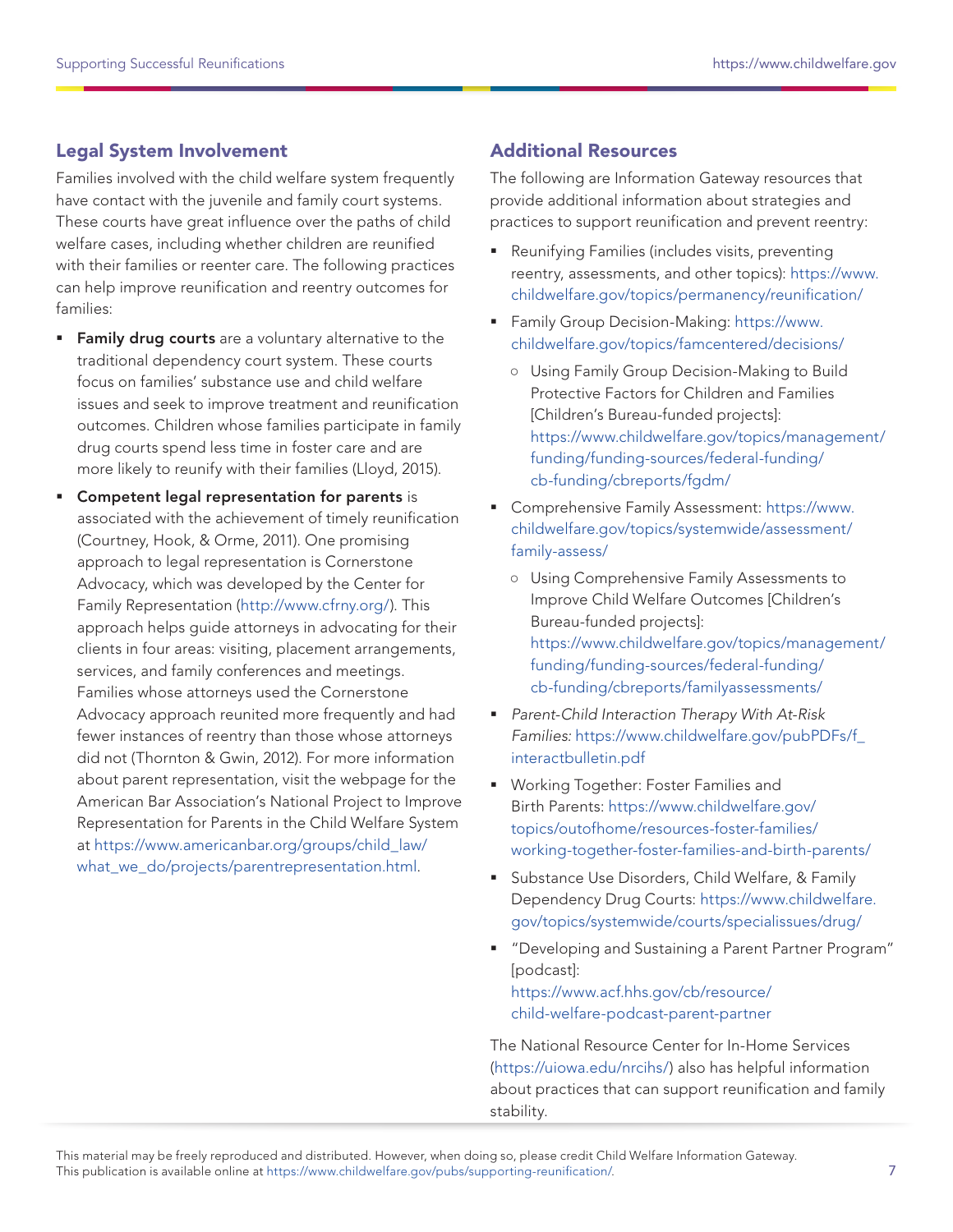#### State and Local Examples of Strategies That Support Reunification and Prevent Reentry

State and local agencies throughout the country are at various stages of implementing and strengthening efforts that support reunification and prevent reentry. The following are selected examples of such initiatives. (The examples are presented for information purposes only; inclusion does not indicate an endorsement by Child Welfare Information Gateway or the U.S. Department of Health and Human Services, Children's Bureau.)

- Mockingbird Family Model: Washington State and other locations
- **Fostering Relationships: Washoe County, Nevada**
- **Foster Parent Mentoring: Lafayette, Louisiana**

#### Mockingbird Family Model: Washington State and Other Locations

The Mockingbird Family Model (MFM), which was developed by the Mockingbird Society in Washington State, is an innovative method of delivering out-of-home care. MFM is structured to provide an enhanced support network focused on foster parent retention and foster care delivery strategies that contribute to youth stability and connections to birth families while in out-of-home care. A group of 6–10 foster families ("satellites") who live near an experienced foster care provider (the "hub") are placed together to form an MFM "constellation." The hub home helps coordinate supports for satellite families, including planned and crisis respite, mentorship, and training.

MFM hub homes may help support and strengthen birth family connections and reunification efforts through the supportive constellation community. Hub homes can host visits between children and their birth families as well as team decision-making meetings, which provides a more neutral and welcoming location than an office space. The hub home can also invite the birth families into the constellation to participate in trainings and other supports, which allows them to engage with their children's foster families and learn the same skills. Additionally, foster care agencies can coordinate

postreunification supports through the hub home. For example, if a birth family needs respite, the child can be cared for in the familiar setting of a hub home.

The Mockingbird Society consults with out-of-home care placement agencies to help them implement the model. For more information, visit the Mockingbird Society website at [http://www.mockingbirdsociety.org/index.php/](http://www.mockingbirdsociety.org/index.php/what-we-do/mockingbird-family-model) [what-we-do/mockingbird-family-model.](http://www.mockingbirdsociety.org/index.php/what-we-do/mockingbird-family-model)

#### Fostering Relationships: Washoe County, Nevada

The Washoe County (Nevada) Department of Social Services (DSS) developed the Fostering Relationships program through its participation in the Quality Parenting Initiative (QPI). Fostering Relationships, which is an adaptation of the Attachment and Biobehavioral Catch-Up for Visitation (ABC-V) intervention, seeks to improve parent-child visits by establishing foster parents and a paraprofessional mentor as partners with the birth parents in the visitation process. Although ABC-V was designed for children ages 6 months through 6 years, Fostering Relationships is intended for children of all ages.

DSS recognized that some visits may not be productive because the birth parents may feel rejected by their children or threatened by the relationship their children have established with the foster parents, or the birth parents may not yet have the skills to interact with their children appropriately. In Fostering Relationships, mentors work with both the birth parents and foster parents to prepare them for the visits, including teaching them about realistic expectations and following the child's lead. Foster parents also receive instruction on Fostering Relationships during preservice and other trainings. During the initial visits, the mentor is in the room with both sets of parents and the child. Both the mentor and foster parents provide positive feedback and coaching about the birth parents' interactions with the children. If the foster parent is comfortable and proficient, the mentor may not need to be present during later visits.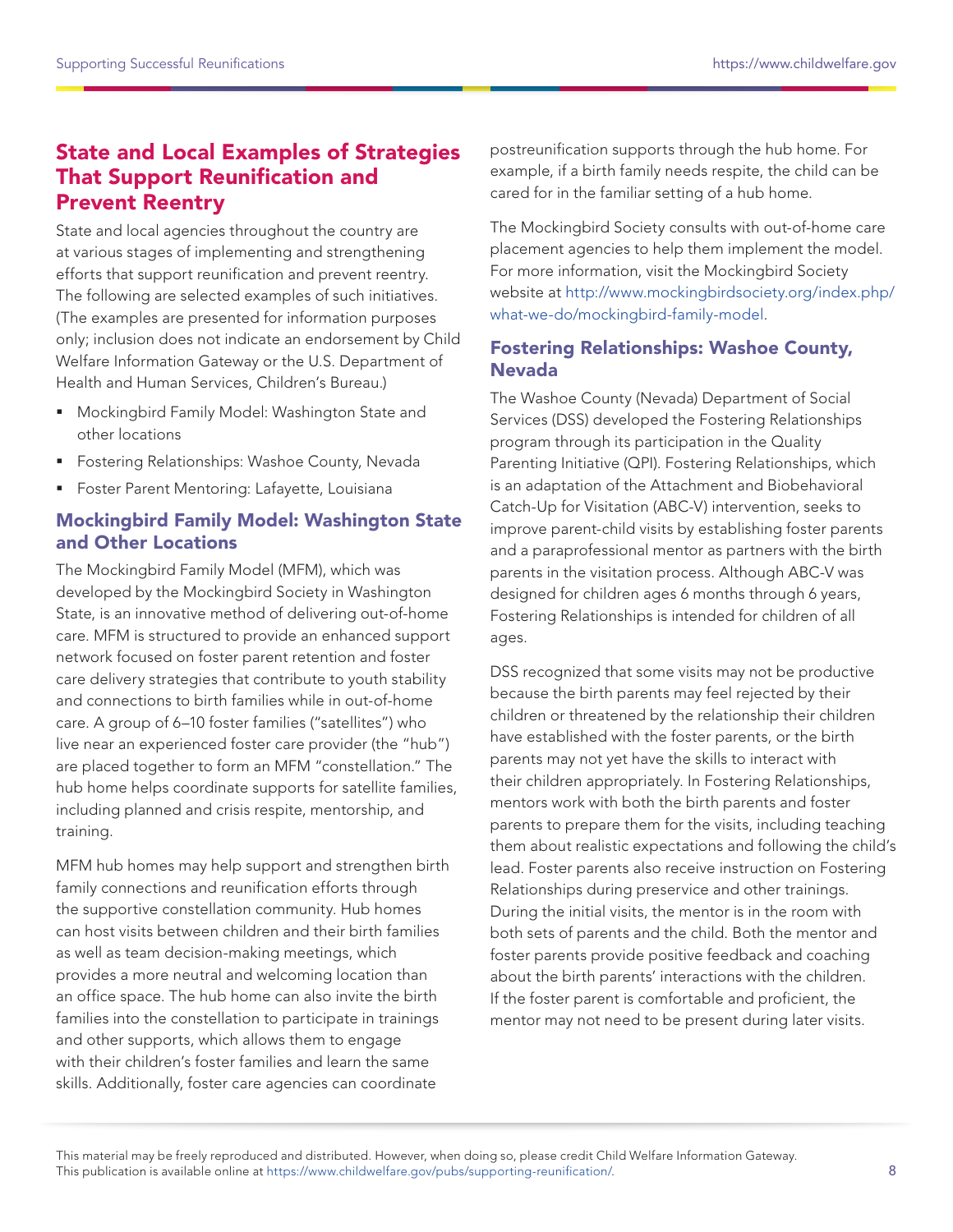One of the goals of Fostering Relationships is to improve reunification and reduce reentry. DSS is still collecting data about these outcomes, but, anecdotally, staff are reporting an increase in children returning home under an in-home safety plan and that families are moving to unsupervised and offsite visits more quickly. Other program goals include helping all parties—including the child—feel more comfortable during visits and improving the relationship between the birth and foster parents.

For more information about QPI, visit [http://www.qpi4kids.](http://www.qpi4kids.org/) [org/](http://www.qpi4kids.org/) and [http://www.ylc.org/our-work/action-litigation/](http://www.ylc.org/our-work/action-litigation/quality-foster-care/quality-parenting-initiative/) [quality-foster-care/quality-parenting-initiative/](http://www.ylc.org/our-work/action-litigation/quality-foster-care/quality-parenting-initiative/).

#### Foster Parent Mentoring: Lafayette, Louisiana

The Louisiana Department of Children and Family Services (DCFS) (<http://www.dcfs.la.gov/>) has partnered with The Extra Mile ([http://www.theextramileregioniv.](http://www.theextramileregioniv.com/) [com/\)](http://www.theextramileregioniv.com/), a local nonprofit agency, to strengthen outcomes for children and families, including supports to promote reunification. A recent initiative of DCFS and The Extra Mile is a mentoring program for foster parents, which was spurred by discussions that occurred as part of Lafayette's participation in QPI. This new program pairs a veteran foster parent with a foster parent who is receiving his or her first placement, has a challenging placement, has been recommended by his or her caseworker for a mentor relationship, or has self-selected to participate.

One of the goals of the program is to help foster parents improve their relationships with birth parents and better understand how they can help birth parents. In many cases, birth parents and foster parents view themselves as being in an adversarial relationship where only one of them will ultimately receive custody of the child. The mentors help the foster parents recognize how they can partner with the birth parents to achieve the best outcomes for the child. The following are examples of discussions the mentors and mentees may have:

- **Importance of children's attachment to both their birth** and foster families
- **Loss and grief foster parents may experience if children** in their care are reunified with their birth families
- Context regarding the birth family's situation (e.g., previous trauma)
- **Support the foster parents can provide the birth** parents before and after reunification
- How the foster parents can be a part of the child's life after reunification

Foster parents equipped with this information may be able to better help birth parents reunify with their children and maintain a safe and stable home after reunification.

## Conclusion

In most child welfare cases, reunification is the preferred permanency option. When working with families, caseworkers must balance the desire to return children to their families with ensuring that birth families have sufficient ability and support to safely care for their children. To achieve this, caseworkers can seek out services in their communities that have been proven to support reunification and avert reentry or show promise to do so. If these practices are not available in your community, you can work with agency leadership to explore how they can be introduced.

## **References**

- Akin, B. A. (2011). Predictors of foster care exits to permanency: A competing risks analysis of reunification, guardianship, and adoption. Children and Youth Services Review, 33, 999–1011. doi: 10.1016/j. childyouth.2011.01.008
- Annie E. Casey Foundation, Casey Family Programs, & Child Trends. (2016). Child welfare financing SFY 2014: National overview. Retrieved from [https://www.](https://www.childtrends.org/wp-content/uploads/2016/10/2016-52ChildWelfareFinancingSFY2014Overview-1.pdf) [childtrends.org/wp-content/uploads/2016/10/2016-](https://www.childtrends.org/wp-content/uploads/2016/10/2016-52ChildWelfareFinancingSFY2014Overview-1.pdf) [52ChildWelfareFinancingSFY2014Overview-1.pdf](https://www.childtrends.org/wp-content/uploads/2016/10/2016-52ChildWelfareFinancingSFY2014Overview-1.pdf)
- Antle, B. F., Barbee, A. P., Christensen, D. N., & Sullivan, D. J. (2009). The prevention of child maltreatment recidivism through the Solution-Based Casework model of child welfare practice. Children and Youth Services Review, 31, 1346–1351. doi: 10.1016/j. childyouth.2009.06.008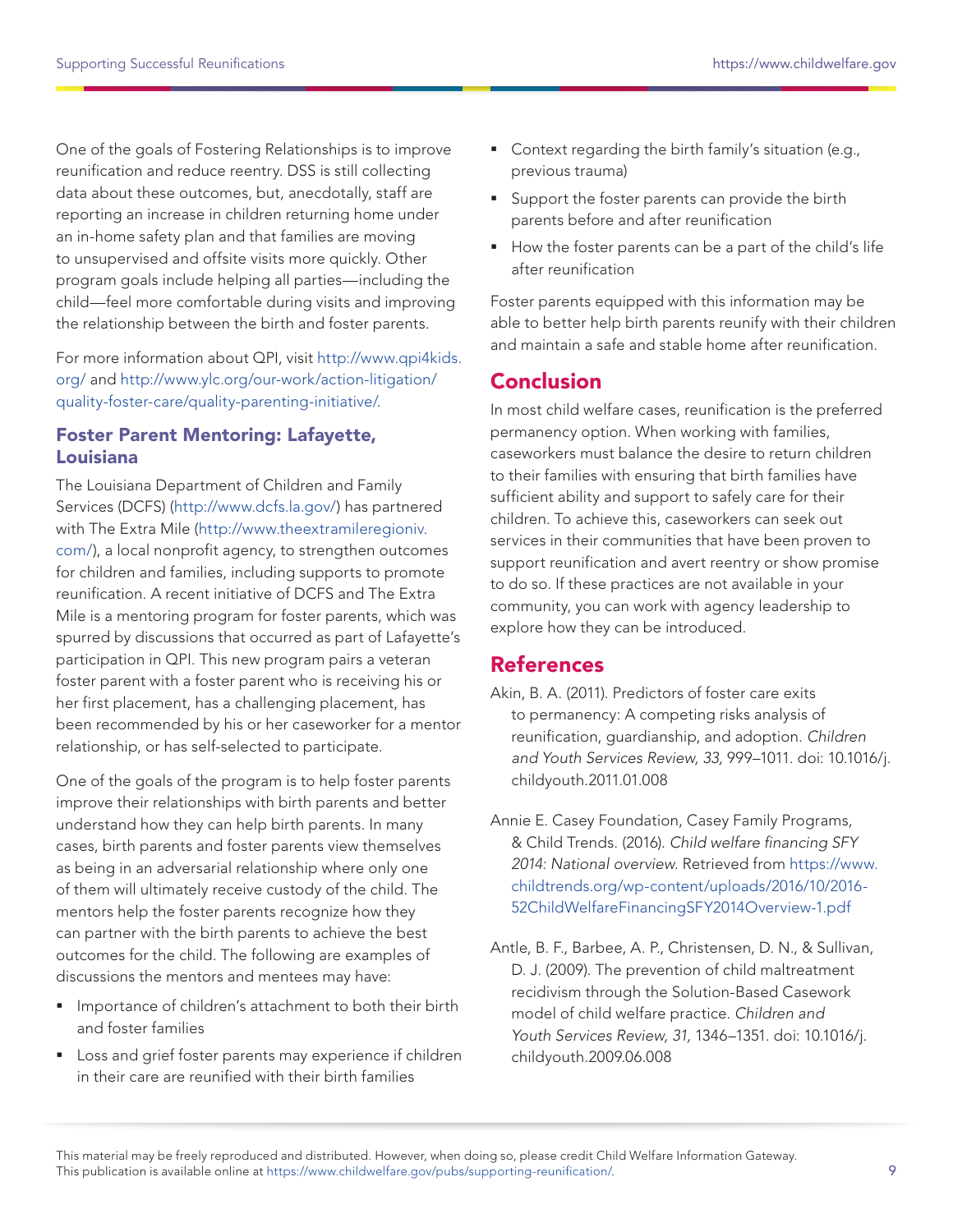Berrick, J. D., Cohen, E., & Anthony, E. (2011). Partnering with parents: Promising approaches to improve reunification outcomes for children in foster care. Journal of Family Strengths, 11(1), Article 14. Retrieved from [http://cssr.berkeley.edu/cwscmsreports/](http://cssr.berkeley.edu/cwscmsreports/LatinoPracticeAdvisory/PRACTICE_Cultural_Mediator_Programs/Birth_Parent_Mentors/Berrick%202011.pdf) LatinoPracticeAdvisory/PRACTICE\_Cultural\_Mediator [Programs/Birth\\_Parent\\_Mentors/Berrick%202011.pdf](http://cssr.berkeley.edu/cwscmsreports/LatinoPracticeAdvisory/PRACTICE_Cultural_Mediator_Programs/Birth_Parent_Mentors/Berrick%202011.pdf)

Carnochan, S., Lee, C., & Austin, M. J. (2013). Achieving timely reunification. Journal of Evidence-Based Social Work, 10, 179–195. doi: 10.1080/15433714.2013.788948

Casey Family Programs. (2011). Breakthrough Series Collaborative: Timely permanency through reunification. Retrieved from [https://www.casey.org/](https://www.casey.org/media/TimelyPermanency.pdf) [media/TimelyPermanency.pdf](https://www.casey.org/media/TimelyPermanency.pdf)

Chaffin, M., Funderburk, B., Bard, D., Valle, L. A., & Gurwitch, R. (2011). A combined motivation and parent-child interaction therapy package reduces child welfare recidivism in a randomized dismantling field trial. Journal of Consulting and Clinical Psychology, 79, 84–95. doi: 10.1037/a0021227

Chamberlain, P., Price, J., Reid, J., & Landsverk, J. (2008). Cascading implementation of a foster and kinship parent intervention. Child Welfare, 87, 27–48.

Chambers, R. M., Brocato, J., Fatemi, M., & Rodriguez, A. Y. (2016). An innovative child welfare pilot initiative: Results and outcomes. Children and Youth Services Review, 70, 143–151. doi: 10.1016/j. childyouth.2016.09.004

Cheng, T. C., & Li, A. X. (2012). Maltreatment and families' receipt of services: Associations with reunification, kinship care, and adoption. Families in Society: The Journal of Contemporary Social Services, 93, 189–195. doi: 10.1606/1044-3894.4215

Child Welfare Information Gateway. (2012). Concurrent planning: What the evidence shows. Retrieved from [https://www.childwelfare.gov/pubs/issue-briefs/](https://www.childwelfare.gov/pubs/issue-briefs/concurrent-evidence/) [concurrent-evidence/](https://www.childwelfare.gov/pubs/issue-briefs/concurrent-evidence/)

Courtney, M. E., Hook, J. L., & Orme, M. (2011). Evaluation of the impact of enhanced parental legal representation on the timing of permanency outcomes for children in foster care. Retrieved from [http://](http://partnersforourchildren.org/sites/default/files/2011._evaluation..._impact_of_enhanced_parental_legal_representation....discussion_paper.pdf) [partnersforourchildren.org/sites/default/files/2011.\\_](http://partnersforourchildren.org/sites/default/files/2011._evaluation..._impact_of_enhanced_parental_legal_representation....discussion_paper.pdf) evaluation... impact of enhanced parental legal [representation....discussion\\_paper.pdf](http://partnersforourchildren.org/sites/default/files/2011._evaluation..._impact_of_enhanced_parental_legal_representation....discussion_paper.pdf)

Craigie, T., Brooks-Gunn, J., & Waldfogel, J. (2010). Family structure, family stability and outcomes of five-yearold children. Families, Relationships and Societies, 1, 43–61. doi: 10.1332/204674312X633153

D'Andrade, A. C., & Chambers, R. M. (2012). Parental problems, case plan requirements, and service targeting in child welfare reunification. Children and Youth Services Review, 34, 2131–2138. doi: 10.1016/j. childyouth.2012.07.008

D'Andrade, A. C., & Nguyen, H. (2014). The relationship between use of specific services, parental problems, and reunification with children placed in foster care. Journal of Public Child Welfare, 8, 51–69. doi: 10.1080/15548732.2013.824399

Enano, S., Freisthler, B., Perez-Johnson, D., & Lovato-Hermann, K. (2017). Evaluating Parents in Partnership: A preliminary study of a child welfare intervention designed to increase reunification. Journal of Social Service Research, 43, 236–245. doi: 10.1080/01488376.2016.1253634

Franks, S. B., Mata, F. C., Wofford, E., Briggs, A. M., LeBlanc, L. A., Carr, J. E., & Lazarte, A. A. (2013). The effects of behavioral parent training on placement outcomes of biological families in a state child welfare system. Research on Social Work Practice, 23, 377–382. doi: 10.1177/1049731513492006

Goering, E. S., & Shaw, T. V. (2017). Foster care reentry: A survival analysis assessing differences across permanency type. Child Abuse & Neglect, 68, 36–43. doi: 10.1016/j.chiabu.2017.03.005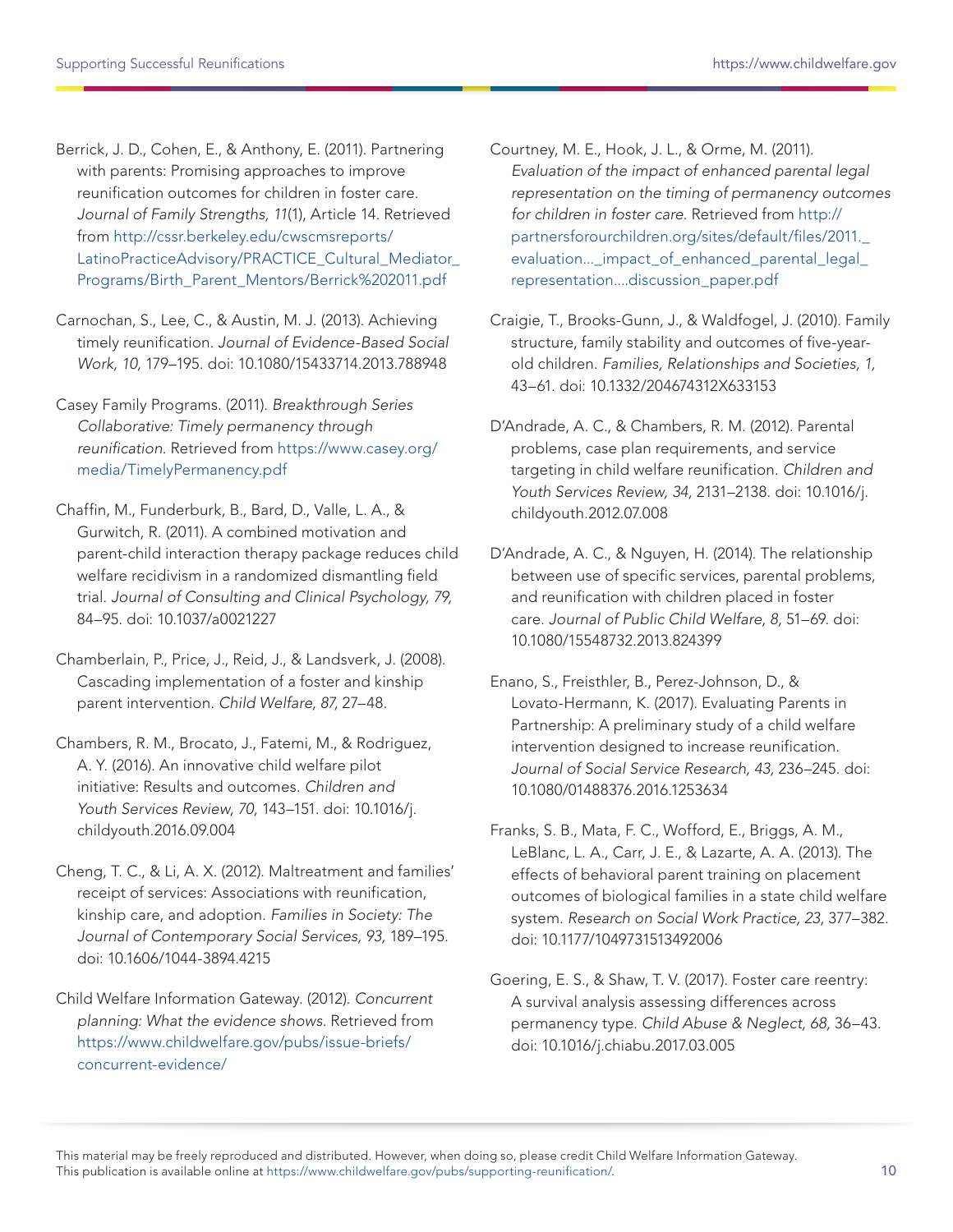Lloyd, M. H. (2015). Family drug courts: Conceptual frameworks, empirical evidence, and implications for social work. Families in Society: The Journal of Contemporary Social Services, 96, 49–57. doi: 10.1606/1044-3894.2015.96.7

- Lee, S., Jonson-Reid, M., & Drake, B. (2012). Foster care re-entry: Exploring the role of foster care characteristics, in-home child welfare services and cross-sector services. Children and Youth Services Review, 34, 1825–1833. doi: 10.1016/j. childyouth.2012.05.007
- Lietz, C. A., Lacasse, J. R., & Cacciatore, J. (2011). Social support in family reunification: A qualitative study. Journal of Family Social Work, 14, 3–20. doi: 10.1080/10522158.2011.531454
- National Family Preservation Network. (2003). Intensive family reunification services protocol. Retrieved from [http://www.hunter.cuny.edu/socwork/nrcfcpp/](http://www.hunter.cuny.edu/socwork/nrcfcpp/downloads/teleconferences/IFRS-Protocol.pdf) [downloads/teleconferences/IFRS-Protocol.pdf](http://www.hunter.cuny.edu/socwork/nrcfcpp/downloads/teleconferences/IFRS-Protocol.pdf)
- Pine, B. A., Spath, R., Werrbach, G. B., Jenson, C. E., & Kerman, B. (2009). A better path to permanency for children in out-of-home care. Children and Youth Services Review, 31, 1135–1143. doi: 10.1016/j. childyouth.2009.07.006
- Ryan, J. P., Victor, B. G., Moore, A., Mowbray, O., & Perron, B. E. (2016). Recovery coaches and the stability of reunification for substance abusing families in child welfare. Children and Youth Services Review, 70, 357–363. doi: 10.1016/j.childyouth.2016.10.002
- Shaw, T. V., & Webster, D. (2011). A matter of time: The importance of tracking reentry into foster care beyond one year after reunification. Journal of Public Child Welfare, 5, 501–520. doi: 10.1080/15548732.2011.617262
- Sheets, J., Wittenstrom, K., Fong, R., James, J., Tecci, M., Baumann, D., & Rodriguez, C. (2009). Evidence-based practice in family group decision-making for Anglo, African American and Hispanic families. Children and Youth Services Review, 31, 1187–1191. doi: 10.1016/j. childyouth.2009.08.003
- Smithgall, C., DeCoursey, J., Yang, D., & Haseltine, L. (2012). Parents' pasts and families' futures: Using family assessments to inform perspectives on reasonable efforts and reunification. Retrieved from [http://www.](http://www.chapinhall.org/sites/default/files/Parents%20Past%20and%20Families_08_30_12-FINAL.pdf) [chapinhall.org/sites/default/files/Parents%20Past%20](http://www.chapinhall.org/sites/default/files/Parents%20Past%20and%20Families_08_30_12-FINAL.pdf) [and%20Families\\_08\\_30\\_12-FINAL.pdf](http://www.chapinhall.org/sites/default/files/Parents%20Past%20and%20Families_08_30_12-FINAL.pdf)
- Thornton, E., & Gwin, B. (2012). High-quality legal representation for parents in child welfare cases results in improved outcomes for families and potential cost savings. Family Law Quarterly, 1, 139–154. Retrieved from [https://www.oregon.gov/gov/policy/Documents/](https://www.oregon.gov/gov/policy/Documents/LRCD/Meeting6_031616/Cost_Benefit_Analysis/Parent_Rep_cost_savings.pdf) [LRCD/Meeting6\\_031616/Cost\\_Benefit\\_Analysis/](https://www.oregon.gov/gov/policy/Documents/LRCD/Meeting6_031616/Cost_Benefit_Analysis/Parent_Rep_cost_savings.pdf) [Parent\\_Rep\\_cost\\_savings.pdf](https://www.oregon.gov/gov/policy/Documents/LRCD/Meeting6_031616/Cost_Benefit_Analysis/Parent_Rep_cost_savings.pdf)
- U.S. Department of Health and Human Services, Administration for Children and Families, Children's Bureau. (2011). Federal Child and Family Services Reviews aggregate report: Round 2: Fiscal years 2007–2010. Retrieved from [https://www.acf.hhs.gov/](https://www.acf.hhs.gov/sites/default/files/cb/fcfsr_report.pdf) [sites/default/files/cb/fcfsr\\_report.pdf](https://www.acf.hhs.gov/sites/default/files/cb/fcfsr_report.pdf)
- U.S. Department of Health and Human Services, Administration for Children and Families, Children's Bureau. (2016). The AFCARS report: Preliminary FY1 2015 estimates as of June 2016 (No. 23). Retrieved from <https://www.acf.hhs.gov/cb/resource/afcars-report-23>
- U.S. Department of Health and Human Services, Administration for Children and Families, Children's Bureau. (2017). Child Welfare Outcomes 2010–2014: Report to Congress. Retrieved from [https://www.acf.](https://www.acf.hhs.gov/cb/resource/cwo-10-14) [hhs.gov/cb/resource/cwo-10-14](https://www.acf.hhs.gov/cb/resource/cwo-10-14)